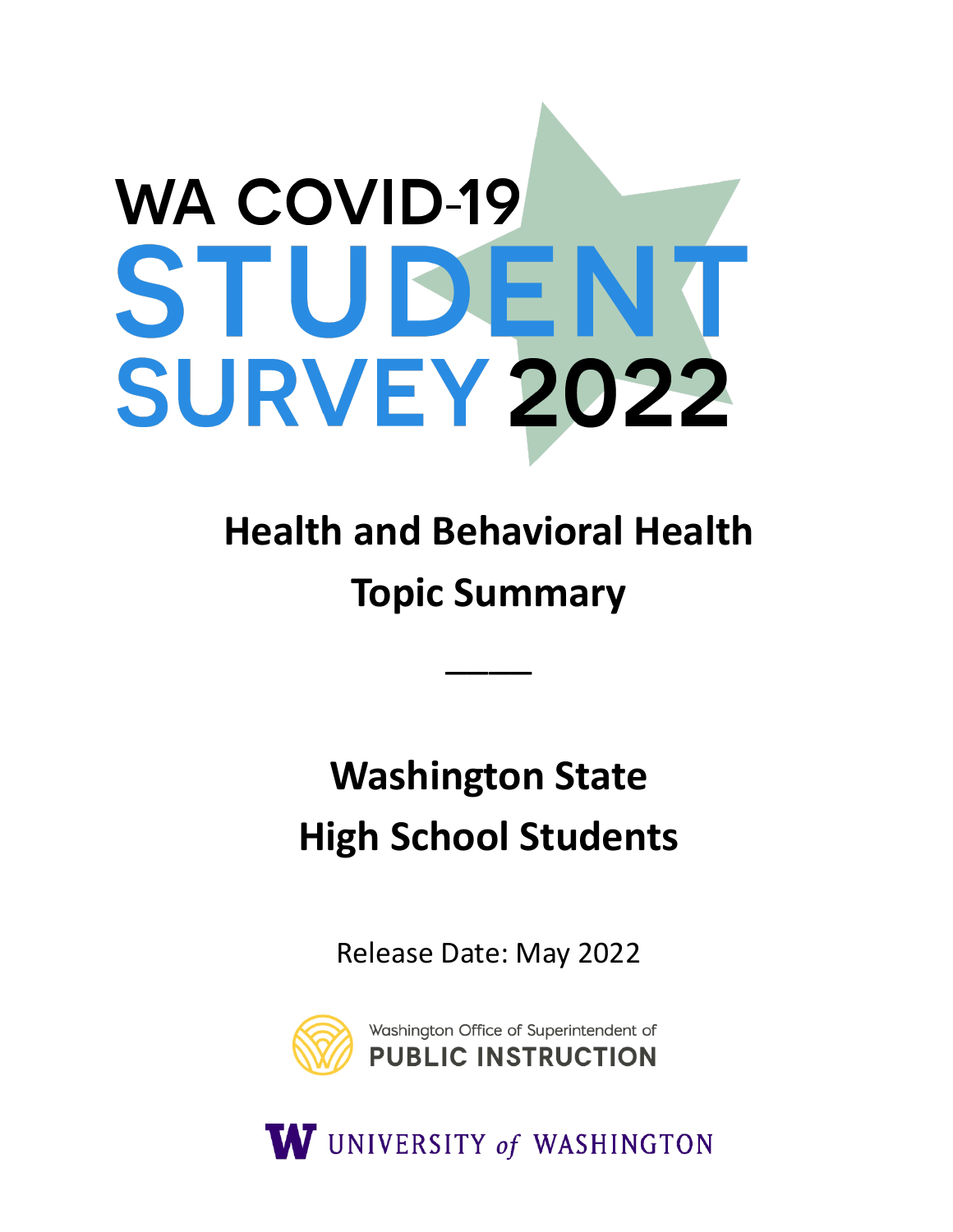

## **Brief Overview of the COVID-19 Student Survey**:

In February 2022, nearly 13,000 high school students grades 9-12 completed an online survey to assess behaviors and attitudes across a number of health domains relevant to the COVID-19 pandemic. For more information about the survey or to view other reports, please visit:

## <https://www.k12.wa.us/student-success/health-safety/covid-19-student-survey>

The purpose of this document is to describe physical and behavioral health within subpopulations of the high school sample to assess whether certain students have been affected differently than others. Specifically, this report examines indices of physical health, COVID-19 specific preventative behaviors, and attitudes towards mental health services by self identified ethnicity, race, gender identity, sexual orientation, disability status, migratory working family status, and financial distress.

## **Background on Students' Health and Behavioral Health**

- Regular physical exercise during the pandemic was associated with reduced depression and anxiety (Chen et al., 2020).
- Sleep is essential for adolescents, however, disruption to routines, isolation and increased stress during the COVID-19 pandemic can lead to sleep disturbances, negatively affecting students (Imran et al., 2020).
- CDC recommendations include masking, washing hands and staying home when sick as effective means to slow the spread of the virus among students (CDC, 2022).
- Adolescents are at increased risk of behavioral problems during and after a pandemic, increasing importance of access to developmentally appropriate mental health services (Meherali et al., 2021).

## **What Does the High School Sample Look Like?**

Survey participation was voluntary at both the school and student level. Therefore, **this is a convenience sample and is not intended to be generalized to the state population**. It is important to be thoughtful in how you interpret and use these results. When framing the findings, you might consider using language such as "Among participating students…" or "Of students who took the 2022 COVID-19 Student Survey…".

The proportion of participating students within each demographic category are described in the table below.

*Note: Students who reported "I do not know what this question is asking" or "I prefer not to answer" were not included in the analyses described in this document.* 

| Sample Size and Proportion of High School Participants by Demographic Group |           |                                |              |         |              |                 |  |                          |                           |                          |                           |                         |                           |  |
|-----------------------------------------------------------------------------|-----------|--------------------------------|--------------|---------|--------------|-----------------|--|--------------------------|---------------------------|--------------------------|---------------------------|-------------------------|---------------------------|--|
| Race                                                                        |           |                                |              |         |              |                 |  | <b>Hispanic</b>          |                           | <b>Disability Status</b> |                           | <b>Migratory Status</b> |                           |  |
| <b>AIAN</b>                                                                 | Asian     | <b>Black</b>                   | <b>NHOPI</b> | White   | <b>Other</b> | <b>Multiple</b> |  | <u>Yes</u>               | $\underline{\mathsf{No}}$ | <u>Yes</u>               | $\underline{\mathsf{No}}$ | <u>Yes</u>              | $\underline{\mathsf{No}}$ |  |
| 446                                                                         | 605       | 392                            | 165          | 6,909   | 2,108        | 1,232           |  | 4,214                    | 8,424                     | 1,015                    | 9,439                     | 758                     | 10,557                    |  |
| (3.8%)                                                                      | $(5.1\%)$ | (3.3%)                         | $(1.4\%)$    | (58.3%) | (17.8%)      | $(10.4\%)$      |  | $(33.3\%)$ $(66.7\%)$    |                           | (9.7%)                   | (90.3%)                   | (6.7%)                  | (93.3%)                   |  |
|                                                                             |           |                                |              |         |              |                 |  |                          |                           |                          |                           |                         |                           |  |
| <b>Gender Identity</b>                                                      |           |                                |              |         |              |                 |  |                          | <b>Sexual Orientation</b> |                          |                           |                         | <b>Financial Distress</b> |  |
| <b>Male</b>                                                                 | Female    | <b>Transgender Questioning</b> |              | Other   |              |                 |  | Heterosexual Gay/Lesbian | <b>Bisexual</b>           | Questioning              | Other                     | <b>Yes</b>              | $\underline{\mathsf{No}}$ |  |
| 5,754                                                                       | 5,390     | 195                            | 296          | 437     |              | 8,310           |  | 462                      | 1,583                     | 479                      | 570                       | 1,076                   | 10,452                    |  |
| $(47.7\%)$ $(44.7\%)$                                                       |           | (1.6%)                         | (2.5%)       | (3.6%)  |              | (72.9%)         |  | $(4.1\%)$                | (13.9%)                   | (4.2%)                   | $(5.0\%)$                 | (9.3%)                  | (90.7%)                   |  |

**Key**: AIAN = American Indian and Alaska Native, NHOPI = Native Hawaiian and Other Pacific Islander. For Gender Identity and Sexual Orientation, "Other" refers to students who indicated that "Something else fits better".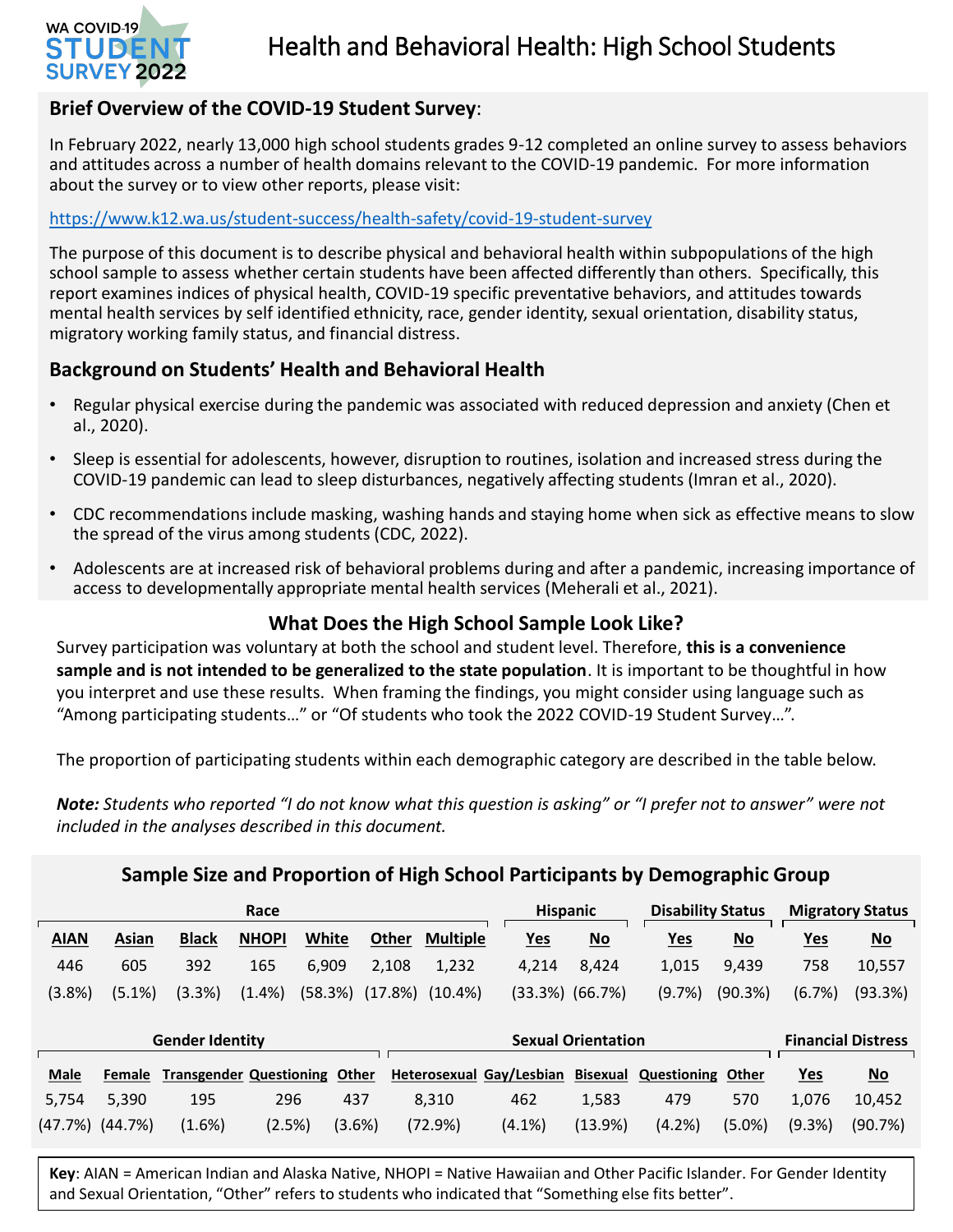

## **Survey Items to Identify Student Subgroups**

## **Ethnicity**:

Students were asked, "Are you Hispanic/Latino/Latina/Latinx?" Students who indicated "Yes" were coded as Hispanic. Students indicating "No" were not. Ethnicity was treated separately from race. That is, a student's response to this question was independent to their response for a question about race.

## **Race**:

Students were asked, "What is your race?" They were shown a list of racial groups and were instructed to select all that applied to them. Students who selected more than one racial category were included in the Multiple Race category.

## **Gender Identity**:

For gender identity, students were asked, "How do you currently identify yourself?" Students were shown a list of responses that included "I do not know what this question is asking" and "I prefer not to answer." Students who did not know what the question was asking or who preferred not to answer were not included in the analyses for these respective subgroup comparisons.

## **Sexual Orientation**:

Sexual orientation was assessed with the question, "Which of the following best describes you?" This question was followed by a list of choices that included "I do not know what this question is asking" and "I prefer not to answer." Students who did not know what the question was asking or who preferred not to answer were not included in the analyses for these respective subgroup comparisons. For the purpose of this summary, students that indicated that they identified as "Gay" or "Lesbian" were combined into one category.

LGBTQ+: In this document, we use LGBTQ+ to describe a diverse and encompassing range of minority sexualities and gender identities that include (L)esbian, (G)ay, (B)isexual, (T)ransgender, (Q)uestioning and (+) additional gender identities and sexual orientations.

## **Students Identifying as Having a Disability or Long-term Health Condition**:

Disability status was defined by whether a student responded "Yes" to the item, "Are you limited in any activities because of a disability or long-term health problem including physical health, emotional, or learning problems expected to last 6 months or longer?" Students were given the opportunity to select "I am not sure or I prefer not to answer" and these were excluded from analyses of these subgroup comparisons.

## **Students From a Migratory Working Family**:

Migratory working family status was defined by whether a student endorsed the item, "Have you or your family moved in the past 3 years to another school district or city for **temporary or seasonal** work in agriculture, dairy or fishing?"

## **Financial Distress**:

Financial distress was assessed by a student's response to a single item, "How often during the current school year did you or your family have to cut meal size or skip meals because there wasn't enough money for food?" Students that indicated that their family had to cut meal size or skip meals due to insufficient funds at any time during the past year were categorized as financially distressed.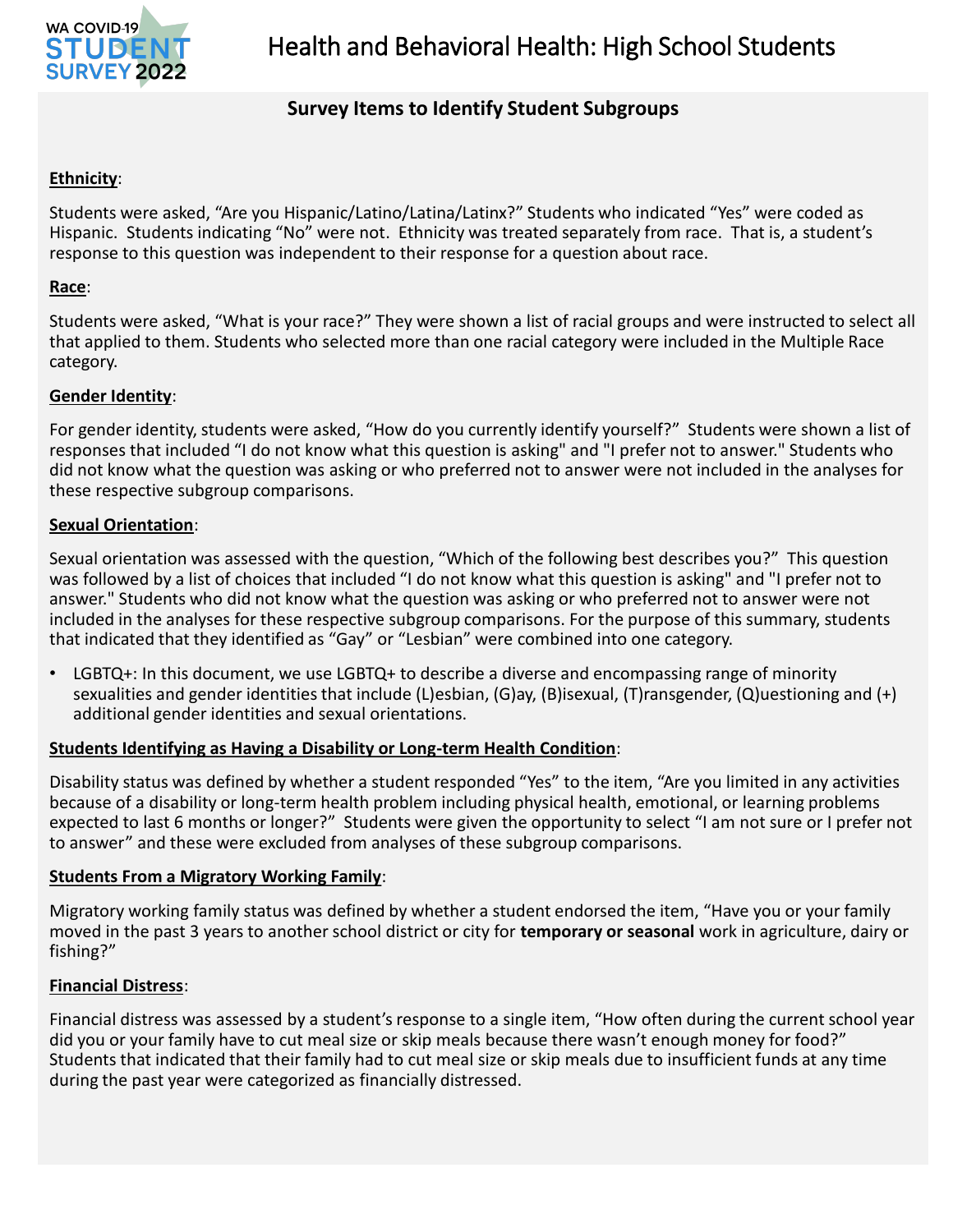

## **Key Takeaways from High School Students Who Took the Survey**

#### **Health Behaviors**

- Over half (55.5%) of all high school students responding to this survey reported that someone in their household has tested positive for the COVID-19 virus. Further, over one third of all respondents (35.1%) reported that they themselves have tested positive.
- More than half (55.4%) of all high school students indicated that they engaged in more exercise compared to last year.
- Only 25.8% of all high school students reported that they got 8 or more hours of sleep per night. LGBTQ+ students, and students identified as being financially distressed were less likely to report getting 8+ hours of sleep.

## **Majority of high school students report regularly engaging in behaviors to slow spread of COVID-19**.

- Two thirds (68.0%) of high school students reported that they frequently washed their hands.
- 71.7% of high school students reported frequently masking.
- 79.2% of high school students reported staying home when they felt sick.

## **Mental Health Services**

- One out of four high school students (25.1%) participating in this study reported that they needed mental health services during the past year. Rates were higher among LGBTQ+ students, students identifying as having a disability (55.7%), and students identified as financially distressed (43.8%).
- Among those high school students who participated in this study, most (83.3%) indicated that it was acceptable to receive mental health services if a person had been feeling sad, hopeless, or suicidal.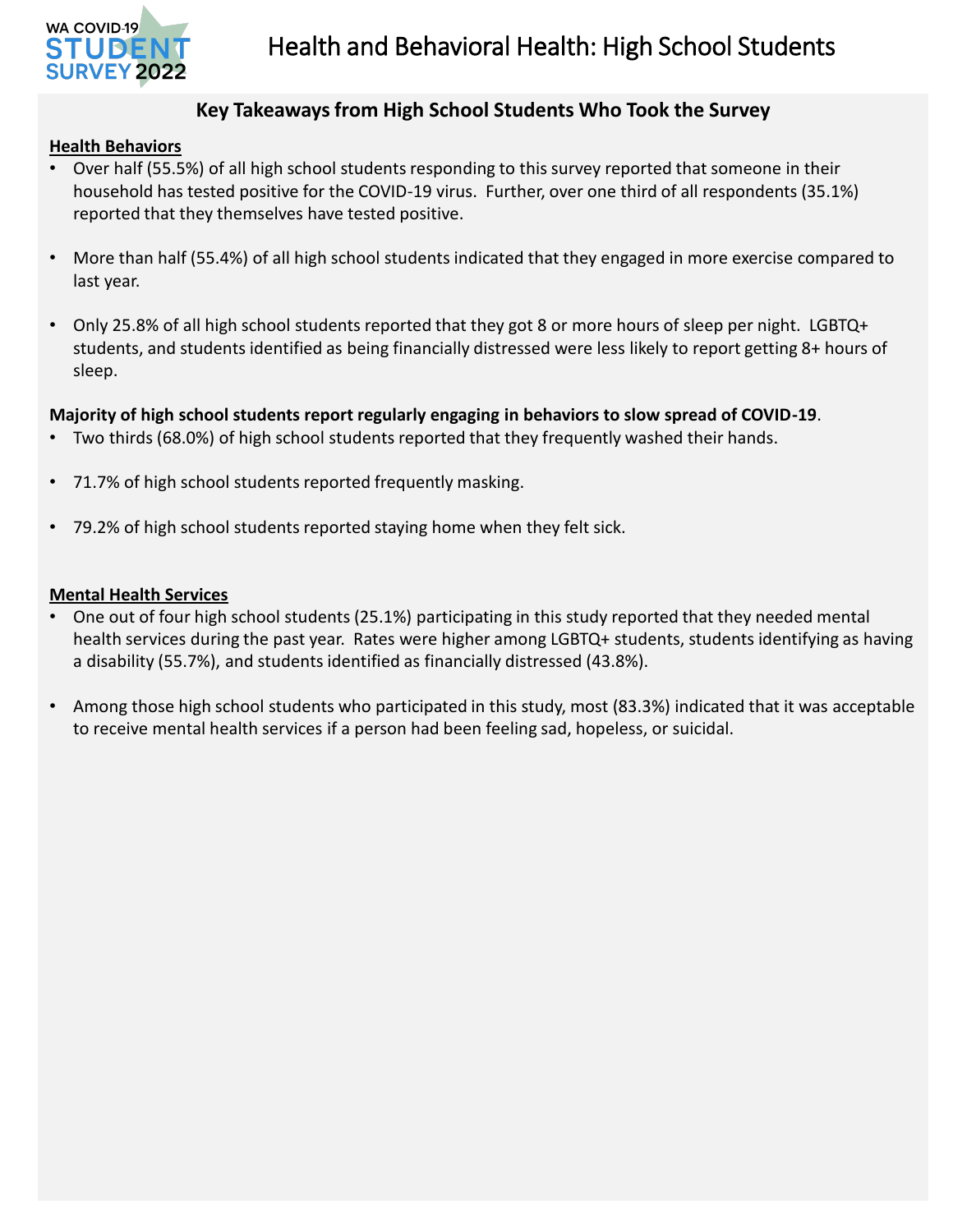

## Health and Behavioral Health: High School Students COVID-19 Diagnosis

*Question: Have you ever tested positive for COVID-19?* 



- Higher percentages indicate more students within a group reported ever having COVID-19.
- Prevalence estimates are displayed with 95% confidence intervals, shown with black error bars.
- Response options to this item included "No", "Yes", and "Unsure or prefer not to answer." Percentages shown above indicate those who selected "Yes."
- Please visit <https://www.k12.wa.us/student-success/health-safety/covid-19-student-survey>for more information about the survey or to view other reports.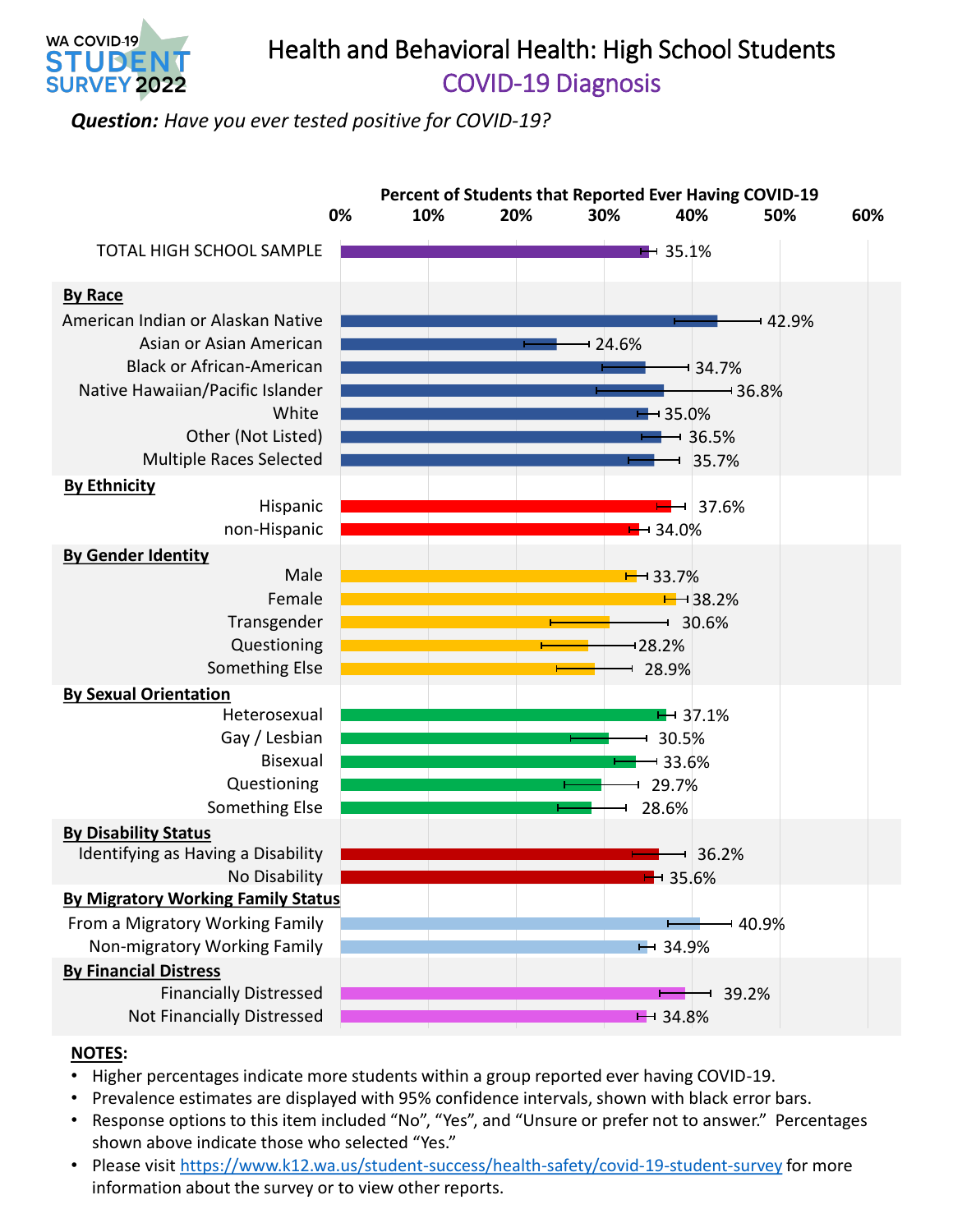

## Health and Behavioral Health: High School Students COVID-19 Diagnosis (Someone they live with)

*Question: Has anyone you live with ever tested positive for COVID-19?* 



- Higher percentages indicate more students within a group reported living with someone who has had COVID-19.
- Prevalence estimates are displayed with 95% confidence intervals, shown with black error bars.
- Response options to this item included "No", "Yes", and "Unsure or prefer not to answer." Percentages shown above indicate those who selected "Yes."
- Please visit <https://www.k12.wa.us/student-success/health-safety/covid-19-student-survey>for more information about the survey or to view other reports.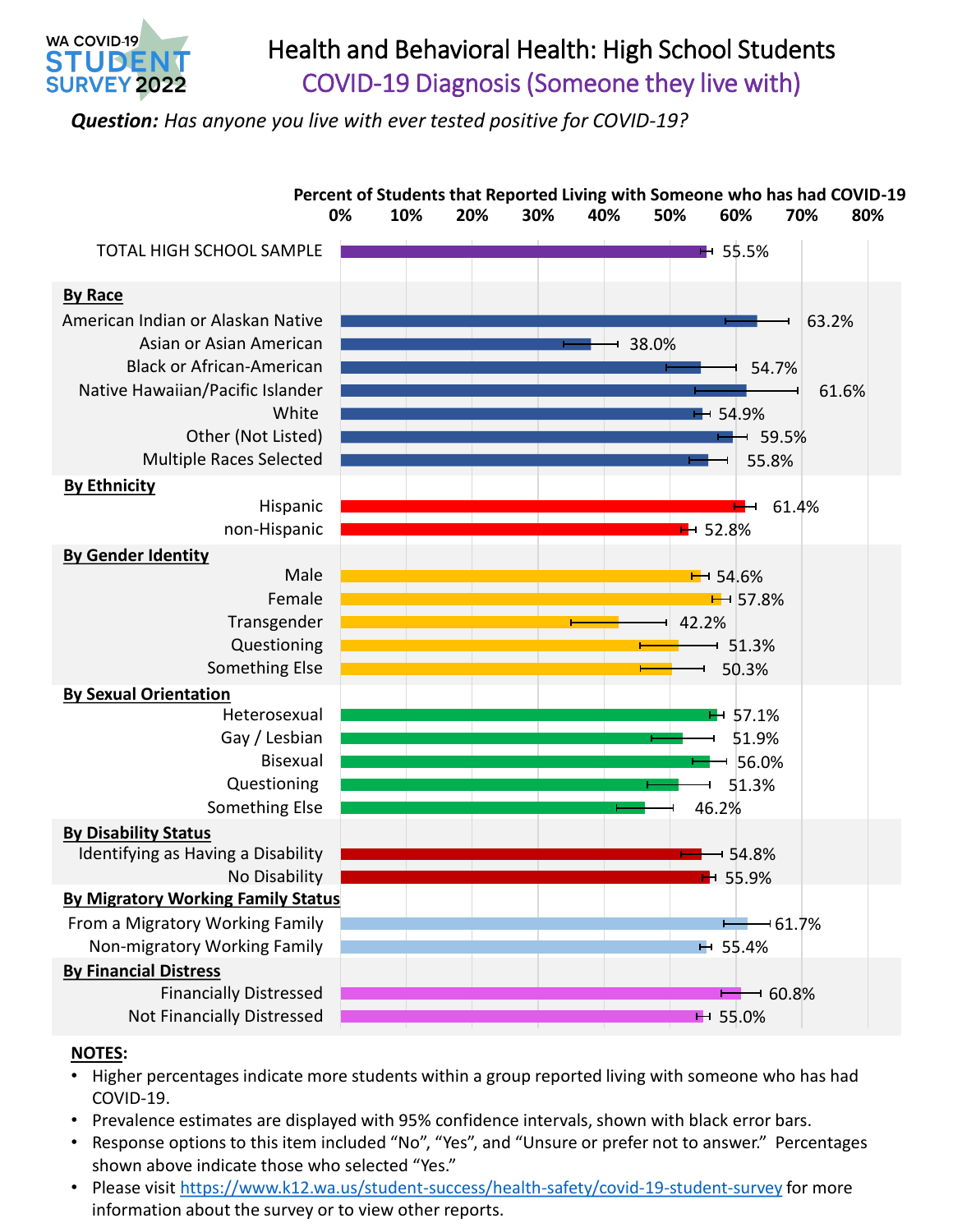

## Health and Behavioral Health: High School Students Physical Activity

*Question: Compared to LAST school year, how much physical activity/exercise do you do THIS school year?* 



- Higher percentages indicate more students reported increased physical activity relative to last year.
- Prevalence estimates are displayed with 95% confidence intervals, shown with black error bars.
- Response options to this item ranged from "A lot less" to "A lot more". Percentages shown above indicate those who selected "A little bit more" or "A lot more".
- Please visit <https://www.k12.wa.us/student-success/health-safety/covid-19-student-survey>for more information about the survey or to view other reports.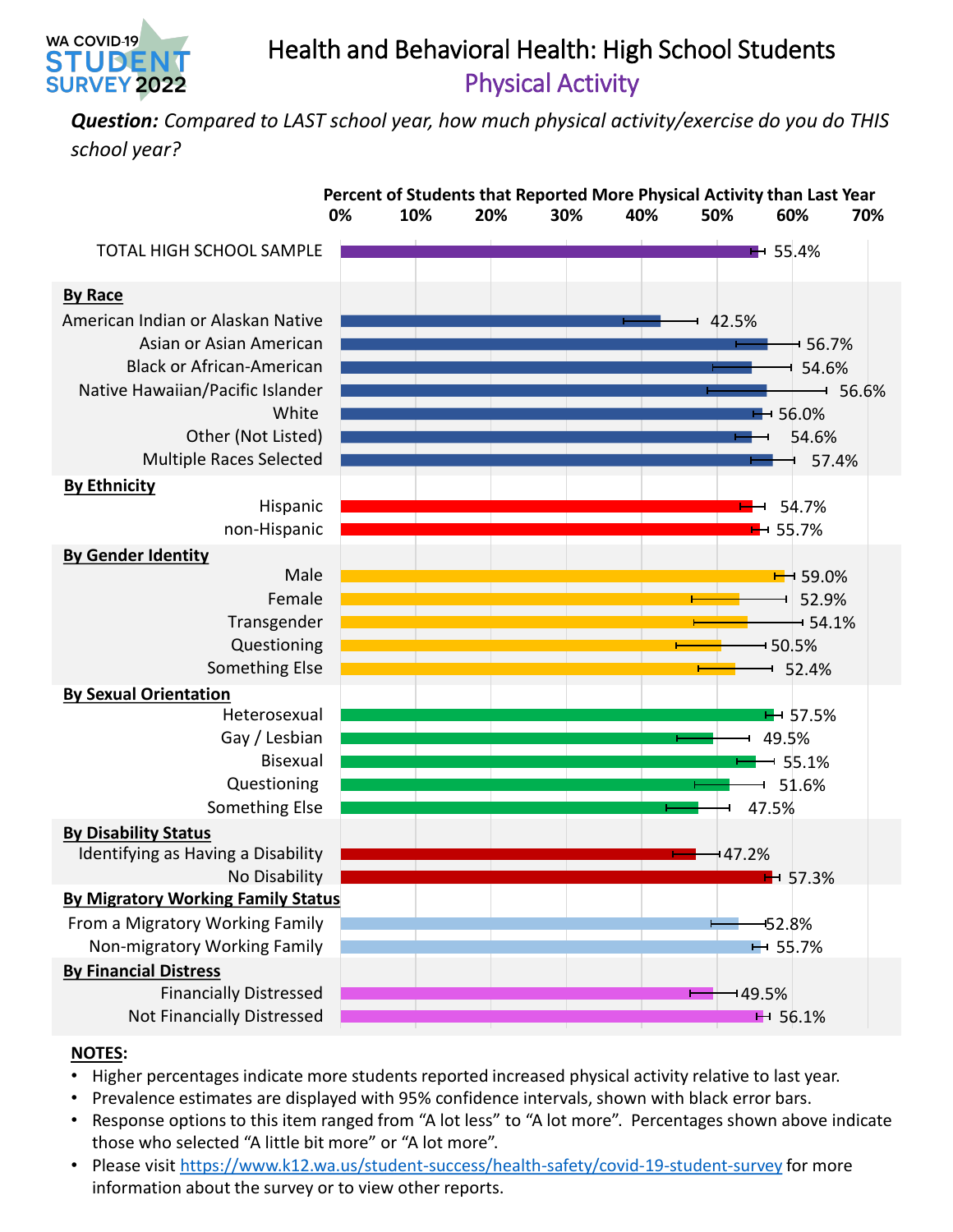

## Health and Behavioral Health: High School Students Sleep Duration

*Question: On an average school night during the current school year, about how many hours do you sleep?* 



- Higher percentages indicate more students within a group reported 8+ hours of sleep on school nights.
- Prevalence estimates are displayed with 95% confidence intervals, shown with black error bars.
- Response options to this item ranged from "5 hours or less" to "9 hours or more". Percentages shown above indicate those who selected "8 hours" or "9 hours or more".
- Please visit <https://www.k12.wa.us/student-success/health-safety/covid-19-student-survey>for more information about the survey or to view other reports.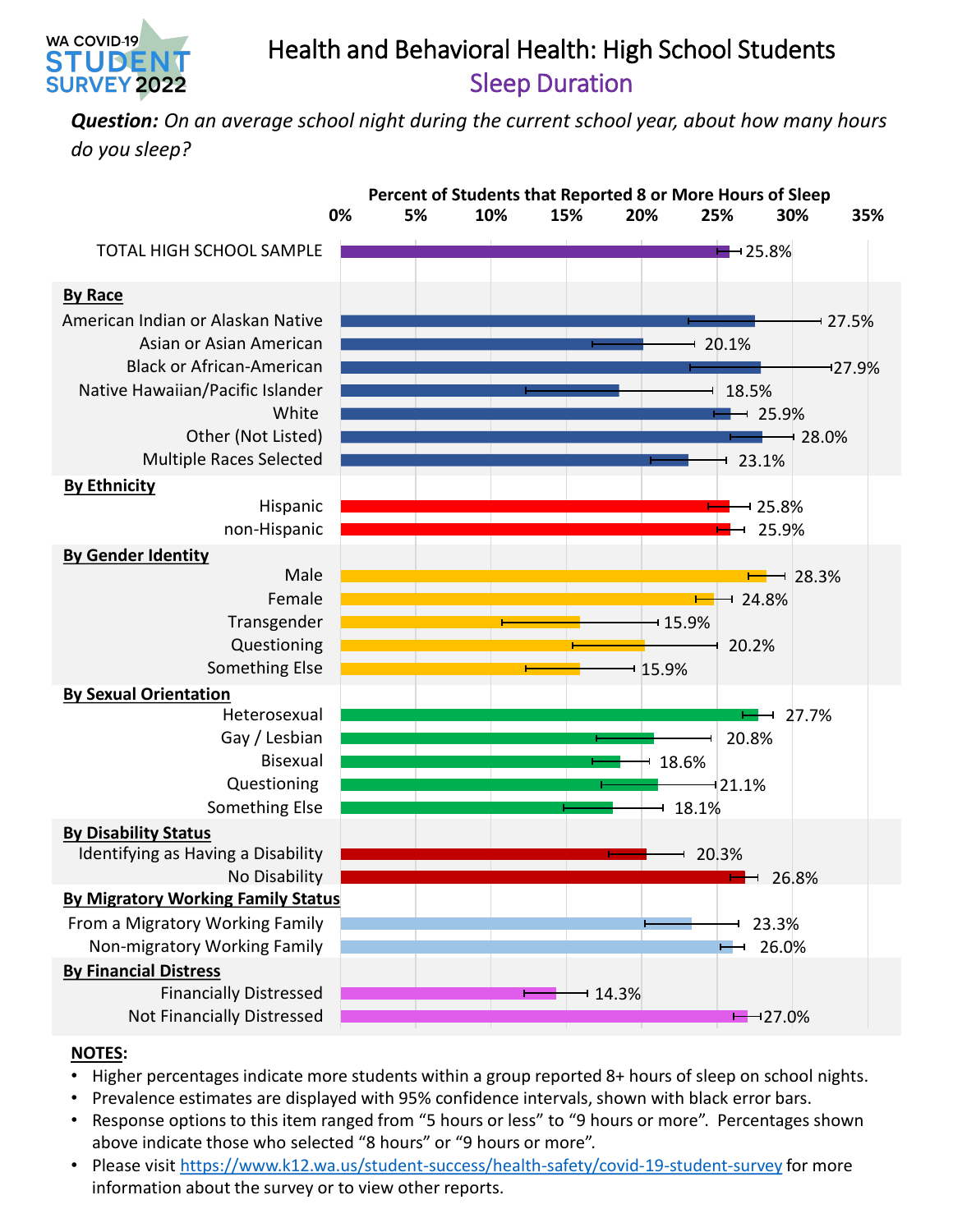

## Health and Behavioral Health: High School Students Prevention Adherence: Hand Washing

*Item: These questions ask about how well you have followed the guidelines for reducing the spread of COVID-19: Washing your hands or using hand sanitizer between activities.* 



- Higher percentages indicate more students within a group reported frequent hand washing.
- Prevalence estimates are displayed with 95% confidence intervals, shown with black error bars.
- Response options to this item ranged from "Never" to "All the time". Percentages shown above indicate those who selected "Most of the time" or "All the time".
- Please visit <https://www.k12.wa.us/student-success/health-safety/covid-19-student-survey>for more information about the survey or to view other reports.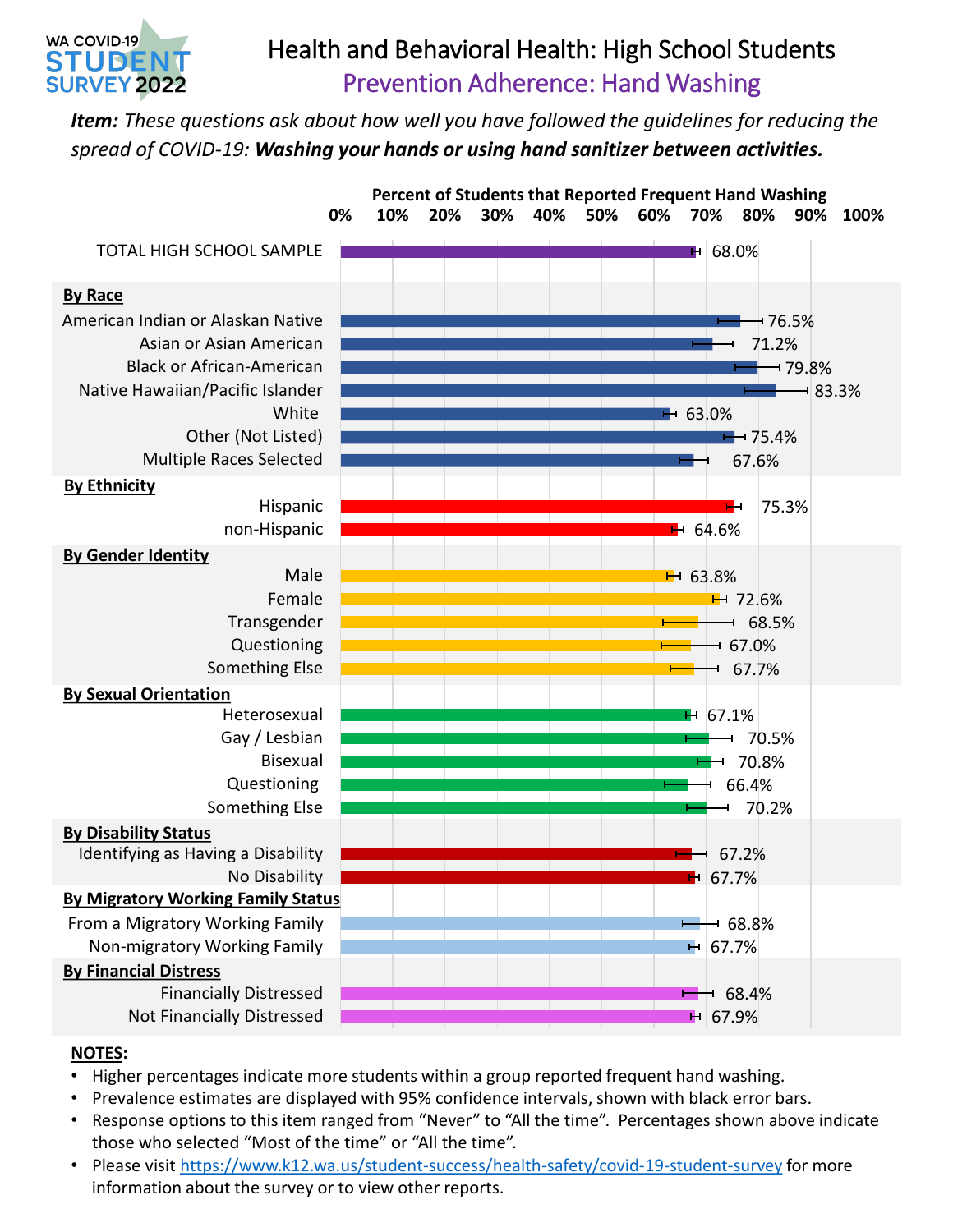

## Health and Behavioral Health: High School Students Prevention Adherence: Wearing a Mask

*Item: These questions ask about how well you have followed the guidelines for reducing the spread of COVID-19: Wearing a mask when you are near people you don't live with.* 



- Higher percentages indicate more students within a group reported frequently wearing a mask.
- Prevalence estimates are displayed with 95% confidence intervals, shown with black error bars.
- Response options to this item ranged from "Never" to "All the time". Percentages shown above indicate those who selected "Most of the time" or "All the time".
- Please visit <https://www.k12.wa.us/student-success/health-safety/covid-19-student-survey>for more information about the survey or to view other reports.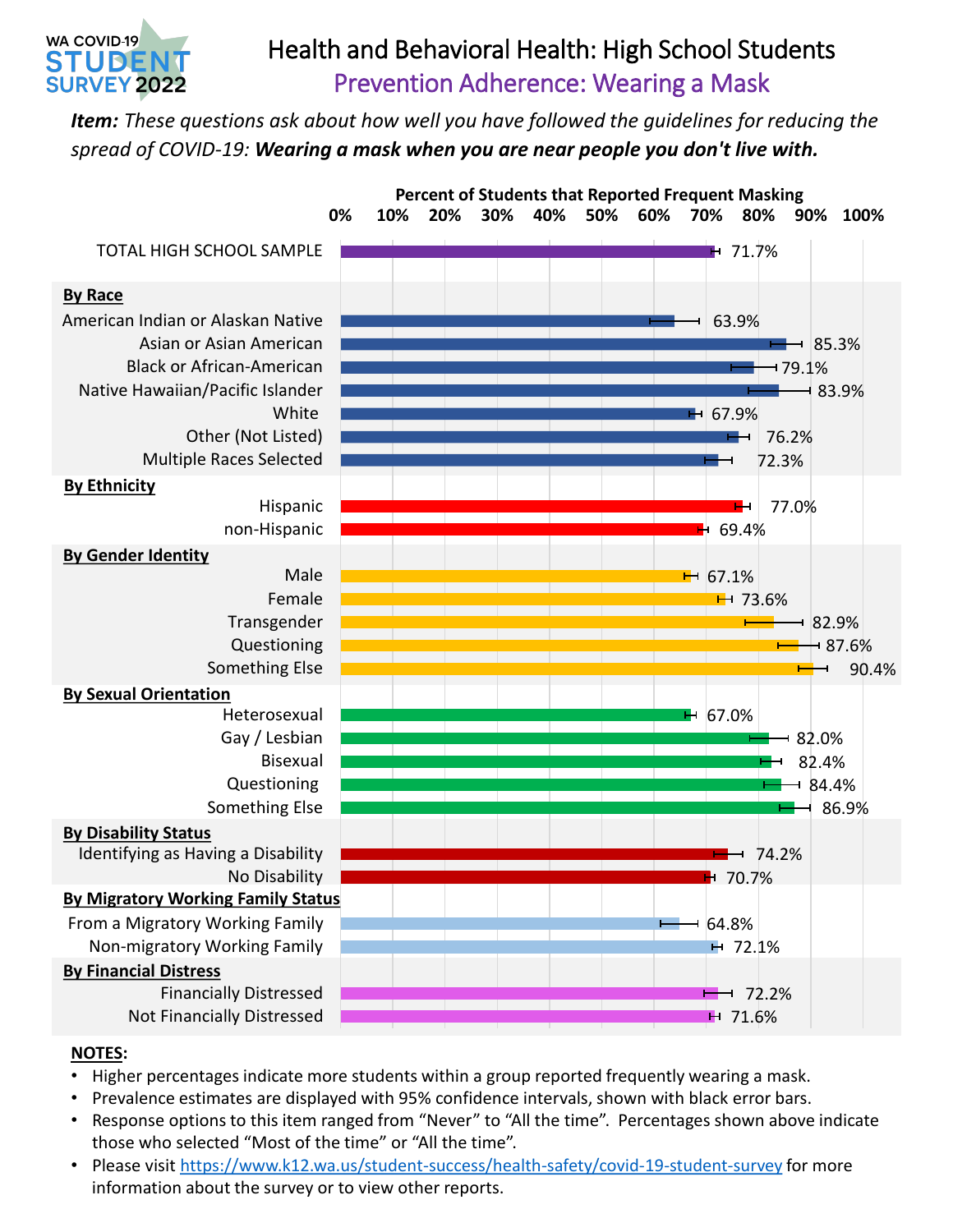

## Health and Behavioral Health: High School Students Prevention Adherence: Staying Home when Sick

*Item: These questions ask about how well you have followed the guidelines for reducing the spread of COVID-19: Staying home when you feel sick.* 



- Higher percentages indicate more students within a group reported staying home when they feel sick.
- Prevalence estimates are displayed with 95% confidence intervals, shown with black error bars.
- Response options to this item ranged from "Never" to "All the time". Percentages shown above indicate those who selected "Most of the time" or "All the time".
- Please visit <https://www.k12.wa.us/student-success/health-safety/covid-19-student-survey>for more information about the survey or to view other reports.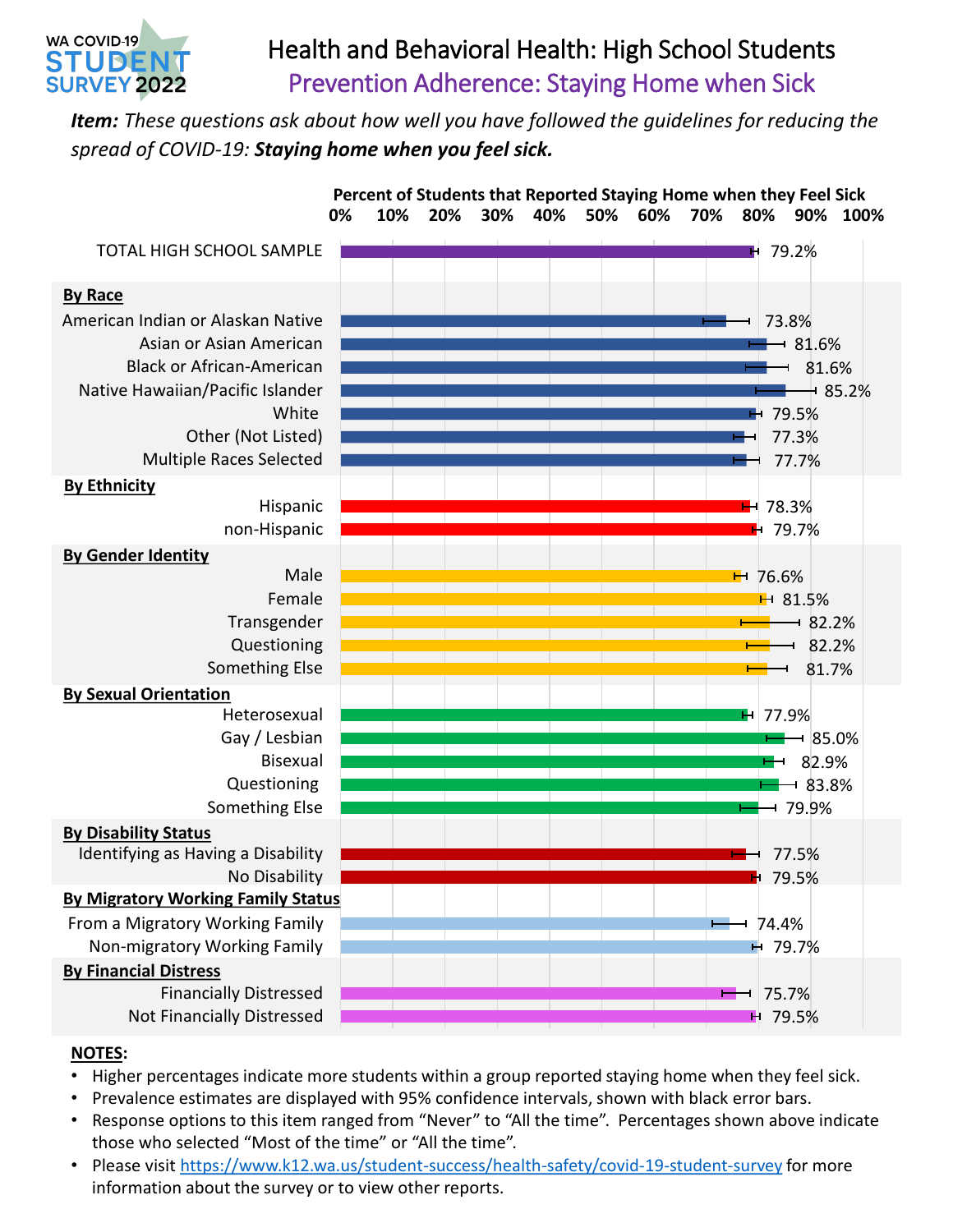

## Health and Behavioral Health: High School Students Needing Mental Health Services

*Question: During the past 12 months, did you need mental health services from a counselor, therapist, emergency room, or other health care provider?* 



## **Percent of Students that Reported they Needed Mental Health Services**

- Higher percentages indicate more students within a group reported they needed mental health services.
- Prevalence estimates are displayed with 95% confidence intervals, shown with black error bars.
- Response options to this item included "No" and "Yes". Percentages shown above indicate those who selected "Yes".
- Please visit <https://www.k12.wa.us/student-success/health-safety/covid-19-student-survey>for more information about the survey or to view other reports.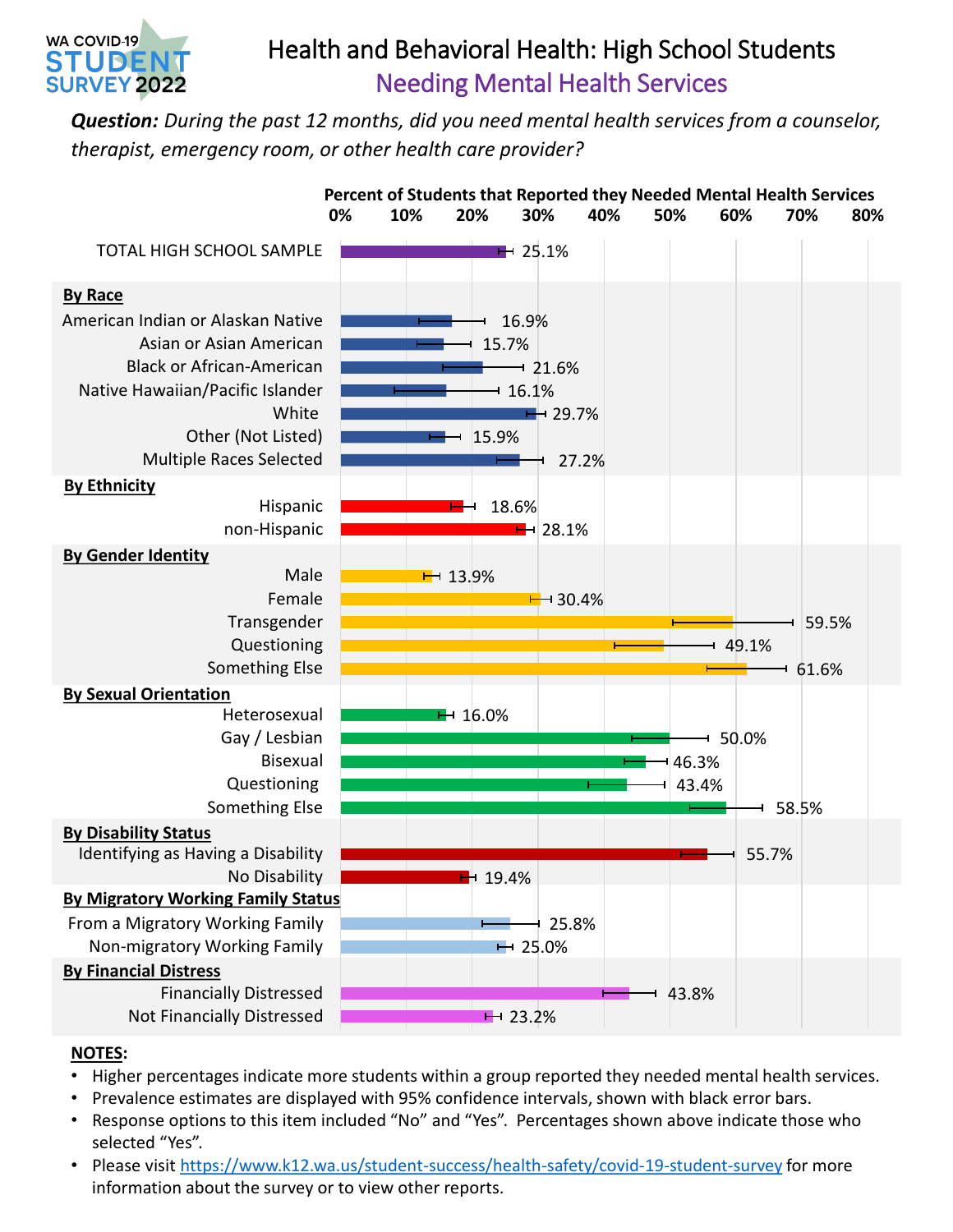

## Health and Behavioral Health: High School Students Approval of Mental Health Services

*Question: Do you think it's ok to seek help and talk to a professional counselor, therapist, or doctor if you've been feeling very sad, hopeless, or suicidal?* 



- Higher percentages indicate more students within a group reported they were approving of mental health services.
- Prevalence estimates are displayed with 95% confidence intervals, shown with black error bars.
- Response options to this item included "No" and "Yes". Percentages shown above indicate those who selected "Yes".
- Please visit <https://www.k12.wa.us/student-success/health-safety/covid-19-student-survey>for more information about the survey or to view other reports.